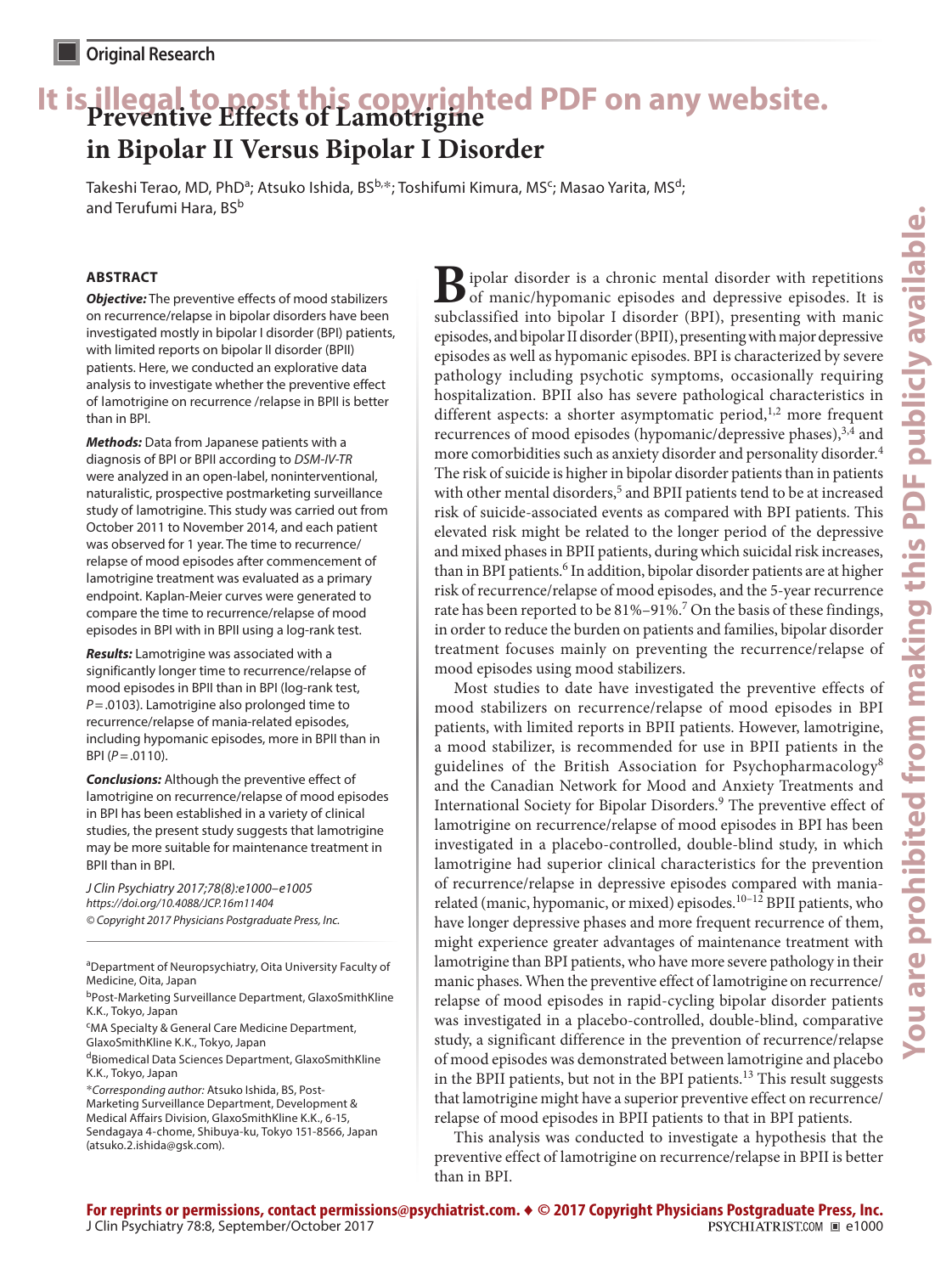# Terao et al

It is illegal to post this copyrighted PDF on any website.

- Previous clinical studies have demonstrated that lamotrigine appeared to be more prophylactic for depressive episodes than for manic episodes in bipolar I disorder. Unexpectedly, the present study suggests that lamotrigine may be more effective in the prevention of recurrence/relapse of mania-related episodes, including hypomanic episodes, in bipolar II than in bipolar I disorder.
- The result of the present study supports clinical practice for psychiatrists due to lack of sufficient data stratified by bipolar I vs bipolar II diagnosis.

## **METHODS**

**Clinical Points**

inical Points

### **Study Design and Participants**

This study was carried out in Japanese inpatients as well as outpatients diagnosed with bipolar disorder according to *DSM-IV-TR*, who were prescribed lamotrigine for the first time in daily clinical practice to prevent recurrence/relapse of mood episodes. During the 2-year period from October 2011 to October 2013, investigators registered patients prospectively to a register center within 14 days of starting lamotrigine treatment using a central registration method. The observation period for each patient was 1 year. In addition, there is a strict titration schedule of lamotrigine, but no limitation on concomitant drugs. Investigators were requested to prescribe lamotrigine in accordance with the Japanese package insert. When lamotrigine was used as monotherapy, patients began a 6-week escalation of lamotrigine to a target dose of 200 mg/d (weeks 1–2, 25 mg/d; weeks 3–4, 50 mg/d; week 5, 100 mg/d; week 6, 200 mg/d). When used as adjunctive therapy with valproate, the lamotrigine starting and target doses were halved (weeks 1–2, 25 mg/every other day; weeks 3–4, 25 mg/d; week 5, 50 mg/d; week 6, 100 mg/d). When used as adjunctive therapy with carbamazepine, the lamotrigine starting and target doses were doubled (weeks 1–2, 50 mg/d; weeks 3–4, 100 mg/d; week 5, 200 mg/d; week 6, 300 mg/d).

Before implementation of the study, a written contract was finalized with the head of each medical institution (eg, hospital directors) at which lamotrigine had been adopted and delivered and cooperation with this study had been obtained. Institutional review boards provided approval as needed in accordance with the regulations at the medical institutions that had been requested to conduct the study. This was an observational, interventional postmarketing surveillance study, and patient consent was obtained in accordance with the regulations at each medical institution.

## **Procedures**

The data of patients who had been diagnosed as suffering from BPI or BPII at the time of starting lamotrigine treatment in routine clinical practice, with records including all variables of interest (diagnosis, gender, age, disease duration, incidences of mood episode within the past year, type of mood episode at the start of lamotrigine treatment, severity of mood episode at the start of treatment with other mood stabilizers, antipsychotics, or antidepressants), were analyzed for the time to recurrence/ relapse of mood episodes. These were compared between the 2 patient groups.

### **Criteria for Efficacy and Safety Evaluation**

In this postmarketing surveillance study, patients were asked at every visit about the recurrence or relapse of mood episodes after starting lamotrigine treatment. If mood episodes had recurred, the patient was asked about the type of mood episode, time of onset, and whether and when the episode had remitted. Mood episodes were diagnosed as "manic," "hypomanic," "mixed," or "major depressive" based on the *DSM-IV-TR*. Manic, hypomanic, or mixed episodes are referred to as *mania-related episodes* in this article.

All adverse events (AEs) reported after starting lamotrigine treatment were investigated for the name of the event, date of onset, outcome, seriousness, and causal relationship with lamotrigine. AEs causally related to lamotrigine were treated as adverse drug reactions (ADRs).

The time to recurrence/relapse of mood episodes was calculated as the time to onset of the first mood episode after starting lamotrigine treatment. The time to recurrence/ relapse of major depressive episodes was defined as the time to onset of the first major depressive episode, and the time to recurrence/relapse of mania-related episodes was defined as the time to onset of manic, hypomanic, or mixed episodes. For patients who had a mood episode at the start of lamotrigine treatment, the duration from the time of remission of the episode to the onset of a subsequent mood episode was estimated as the time to recurrence/relapse, and for those who had not, the duration from the time of starting lamotrigine to the onset of a subsequent mood episode was used. Remission was defined as no mood episode when the patient visited a medical institution.

### **Outcomes**

Time to recurrence/relapse of mood episodes in patients with a diagnosis of BPI or BPII was evaluated as the primary endpoint and was calculated separately for BPI and BPII patients.

### **Statistical Analysis**

Kaplan-Meier analysis was used to estimate the time to recurrence/relapse of mood episodes, and the difference in recurrence/relapse rate between BPI and BPII was evaluated using the log-rank test ( $\alpha$  = .05 2-tailed). In addition, quartile points were estimated with its 95% CI for the time to recurrence/relapse of mood episodes.

Variable selection (stepwise method, entering = 0.05, removing = 0.05), with a dependent variable of time to recurrence/relapse and gender (female/male), age (≥65/<65 years), diagnosis (BPII/BPI), type of mood episode at the start of lamotrigine treatment (mania, hypomania, mixed, unspecified, euthymia/major depression), concomitant use of mood stabilizers (yes/no), concomitant use of antipsychotics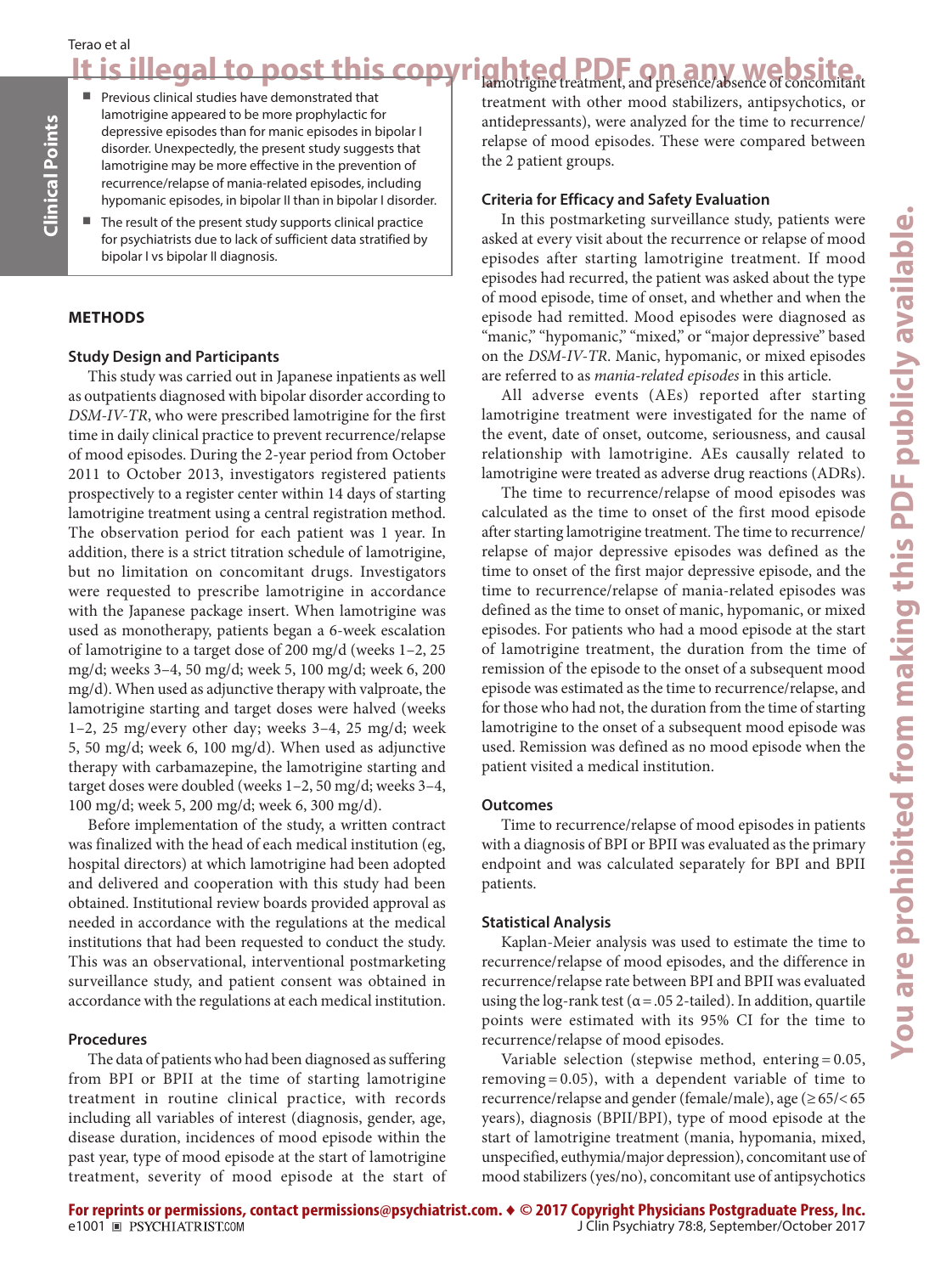# It is illegal to post this copyrighted PDF on any website.

**Recurrence/Relapse of Mood Episodes)**

|                                                                | <b>Bipolar I</b>       | <b>Bipolar II</b>       |              |
|----------------------------------------------------------------|------------------------|-------------------------|--------------|
| Characteristic                                                 | $(n = 191)$            | $(n=399)$               | $x^2$ Test   |
| Gender                                                         |                        |                         |              |
| Male                                                           | 87 (45.5)              | 180 (45.1)              | $P = .9205$  |
| Female                                                         | 104 (54.5)             | 219 (54.9)              |              |
| Age, y                                                         |                        |                         |              |
| < 65                                                           | 165 (86.4)             | 361 (90.5)              | $P = .1351$  |
| $\geq 65$                                                      | 26(13.6)               | 38(9.5)                 |              |
| Min-max                                                        | $13 - 80$              | $18 - 83$               |              |
| $Mean \pm SD$                                                  | $47.71 \pm 14.22$      | $44.02 \pm 13.79$       |              |
| Median                                                         | 48                     | 43                      |              |
| Disease duration, y <sup>b</sup>                               |                        |                         |              |
| Min-max                                                        | $0 - 47$               | $0 - 47$                |              |
| $Mean \pm SD$                                                  | $14.71 \pm 10.46$      | $10.13 \pm 8.73$        |              |
| Median                                                         | 13                     | 8                       |              |
| Incidences of mood episode                                     |                        |                         |              |
| within the past year                                           |                        |                         |              |
| 0                                                              | 7(3.7)                 | 9(2.3)                  | $P = 0.3613$ |
| $\mathbf{1}$                                                   | 68 (35.6)              | 152 (38.1)              |              |
| $\overline{2}$                                                 | 46 (24.1)              | 92 (23.1)               |              |
| 3                                                              | 22 (11.5)              | 38(9.5)                 |              |
| $\geq$ 4                                                       | 11(5.8)                | 11(2.8)                 |              |
| Unknown                                                        | 37 (19.4)              | 97 (24.3)               |              |
| Min-max                                                        | $0 - 14$               | $0 - 7$                 |              |
| $Mean \pm SD$                                                  | $1.97 \pm 1.85$        | $1.67 \pm 0.98$         |              |
| Median                                                         | 2                      | 1                       |              |
| Type of mood episode                                           |                        |                         |              |
| at the start of lamotrigine treatment                          |                        |                         |              |
| Mania                                                          | 21 (11.0)              | .                       | P < .0001    |
| Hypomania                                                      | 16(8.4)                | 45 (11.3)               |              |
| Mixed                                                          | 15(7.9)                | .                       |              |
| Major depression                                               | 102 (53.4)             | 314 (78.7)              |              |
| Unspecified                                                    | 8(4.2)                 | 5(1.3)                  |              |
| Euthymia                                                       | 29 (15.2)              | 35(8.8)                 |              |
| Severity of mood episode                                       |                        |                         |              |
| at the start of lamotrigine treatment                          |                        |                         |              |
| Normal/cannot rule out the presence of disease/mild            | 89 (46.6)              | 142 (35.6)              | $P = 0.0270$ |
| Moderate<br>Severe/very severe/extremely severe                | 79 (41.4)<br>22 (11.5) | 209 (52.4)<br>47 (11.8) |              |
| Unknown                                                        | 1(0.5)                 | 1(0.3)                  |              |
| Concomitant medications                                        |                        |                         |              |
| Mood stabilizers                                               | 122 (63.9)             | 171 (42.9)              | P < .0001    |
| Lithium                                                        | 91 (47.6)              | 105(26.3)               | P < .0001    |
| Valproate sodium                                               | 48 (25.1)              | 66 (16.5)               | P < .0001    |
| Typical antipsychotics                                         | 26 (13.6)              | 42 (10.5)               | $P = .2720$  |
| Atypical antipsychotics                                        | 98 (51.3)              | 126 (31.6)              | P < .0001    |
| Antidepressants                                                | 55 (28.8)              | 195 (48.9)              | P < .0001    |
| <sup>a</sup> Values expressed as n (%) unless otherwise noted. |                        |                         |              |
|                                                                |                        |                         |              |

 $b$ Bipolar I, n = 153; bipolar II, n = 290.

(typical [yes/no], atypical [yes/no]), and concomitant use of antidepressants (yes/no) as explanatory variables, was performed for the time to recurrence/relapse with lamotrigine using a Cox proportional hazards regression model with patient characteristics as candidate variables to explore the factors that might affect recurrence/relapse of mood episodes.

The numbers of patients with ADRs were summarized by the Medical Dictionary for Regulatory Activities (MedDRA) System Organ Class (SOC) and Preferred Term. Skin disorders were regarded as "skin and subcutaneous tissue disorders" in the MedDRA SOC and classified using MedDRA/J version 18.1.

Statistical Analysis System version 9.3 (SAS Institute Japan Ltd, Tokyo, Japan) was used for the statistical analysis.

# **RESULTS**

Of the 966 patients included in the efficacy analysis set, 254 were patients with BPI, 643 were patients with BPII, 28 were patients with cyclothymic disorder, 39 were patients with bipolar disorder not otherwise specified, and 2 were patients with other diagnoses. Of these, 191 BPI and 399 BPII patients were included as analysis sets because data were available for all patient characteristics investigated.

The BPI and BPII groups differed in the type of mood episodes and their severity at the time of starting lamotrigine treatment (Table 1). Significantly more BPII than BPI patients had major depressive episodes (78.7% vs 53.4%) and mood episodes of moderate severity (52.4% vs 41.4%) (Table 1). Furthermore, there were differences in the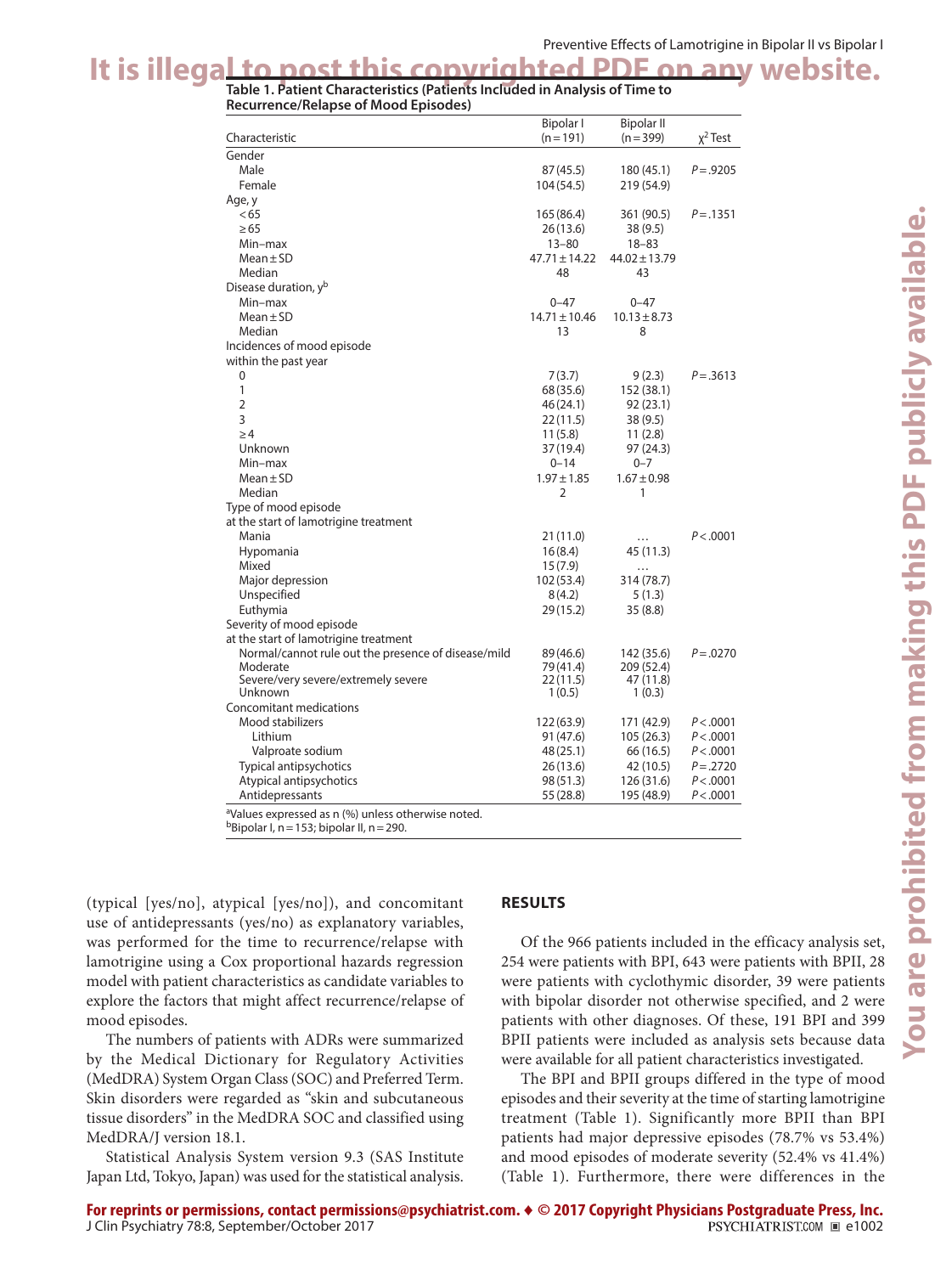#### Terao et al

It is illegal to post this copyrighted PDF on any website. stabilizers (lithium and valproate sodium), atypical antipsychotics, and antidepressants (Table 1). Significantly more BPI than BPII patients concomitantly used lithium (47.6% vs 26.3%), valproate sodium (25.1% vs 16.5%), and atypical antipsychotics (51.3% vs 31.6%) (Table 1). Conversely, the percentage of patients with concomitant antidepressant use was significantly higher in BPII patients (28.8% vs 48.9%) (Table 1). In addition, no differences in the mean daily

dose of lamotrigine were observed between BPI (median value: 106.8 mg/d) and BPII (median value: 136.2 mg/d) patients (Supplementary eTable 1). The percentages of patients using lamotrigine with rapid titration and/or high starting dose were 44.5% in BPI (85/191 patients) and 34.3% in BPII (137/399 patients).

Kaplan-Meier estimates of the time to recurrence/relapse of mood episodes for bipolar diagnosis revealed that lamotrigine prolonged the time to recurrence/ relapse of mood episodes in BPII patients compared with BPI patients (*P* = .0103) (Figure 1). Likewise, estimates of the time to recurrence/relapse of major depressive episodes or mania-related episodes stratified by bipolar diagnosis demonstrated that lamotrigine significantly prolonged the time to recurrence/relapse of mania-related episodes in BPII patients compared with BPI patients (*P*=.0110). However, there was no difference between the bipolar patient groups in the time to major depressive episodes (*P*=.2468) (Figures 2 and 3).

The estimated times to recurrence/relapse of mood episodes by bipolar diagnosis (25th percentile) were 71 days and 183 days for BPI and BPII, respectively. The times to recurrence/relapse of major depressive episodes (25th percentile) were 234 days and 295 days for BPI and BPII, respectively. The times to recurrence/relapse of mania-related episodes (25th percentile) were 105 days for BPI and unable to be calculated for BPII (Table 2). In order to reveal the factors that might affect the time to recurrence/relapse of mood episodes, variable selection was performed using Cox proportional hazards regression model, and only diagnosis (BPI or BPII) was selected as an influential factor (hazard ratio in  $BPI = 1.4506$  for BPII; 95% CI, 1.0893–1.9316; *P*=.0109).

As shown in Supplementary eTable 2, the incidence rates for ADRs by bipolar **Figure 1. Kaplan-Meier Survival Curves for Time to Recurrence/Relapse of Mood Episodea**



<sup>a</sup>Lamotrigine significantly prolonged the time to recurrence/relapse of mood episodes in bipolar II patients than in bipolar I patients (*P*=.0103).





<sup>&</sup>lt;sup>a</sup>There was no difference between bipolar I and bipolar II patients in the time to major depressive episode.

diagnosis were 22.0% ( $n=42/191$ ) and 21.8% ( $n=87/399$ ) in BPI and BPII patients, respectively, with no significant difference in safety. For both BPI and BPII, rash was the most frequently reported ADR (Supplementary eTable 2). The incidence rates of skin disorders were 11.5% (n=22/191) in BPI and  $11.5\%$  (n=46/399) in BPII, and the incidence rates for serious skin disorders were  $0.5\%$  (n = 1/191) and  $1.5\%$  (n = 6/399), respectively. The serious skin disorders included rash ( $n=1$ ) in BPI patients, and rash ( $n=2$ ),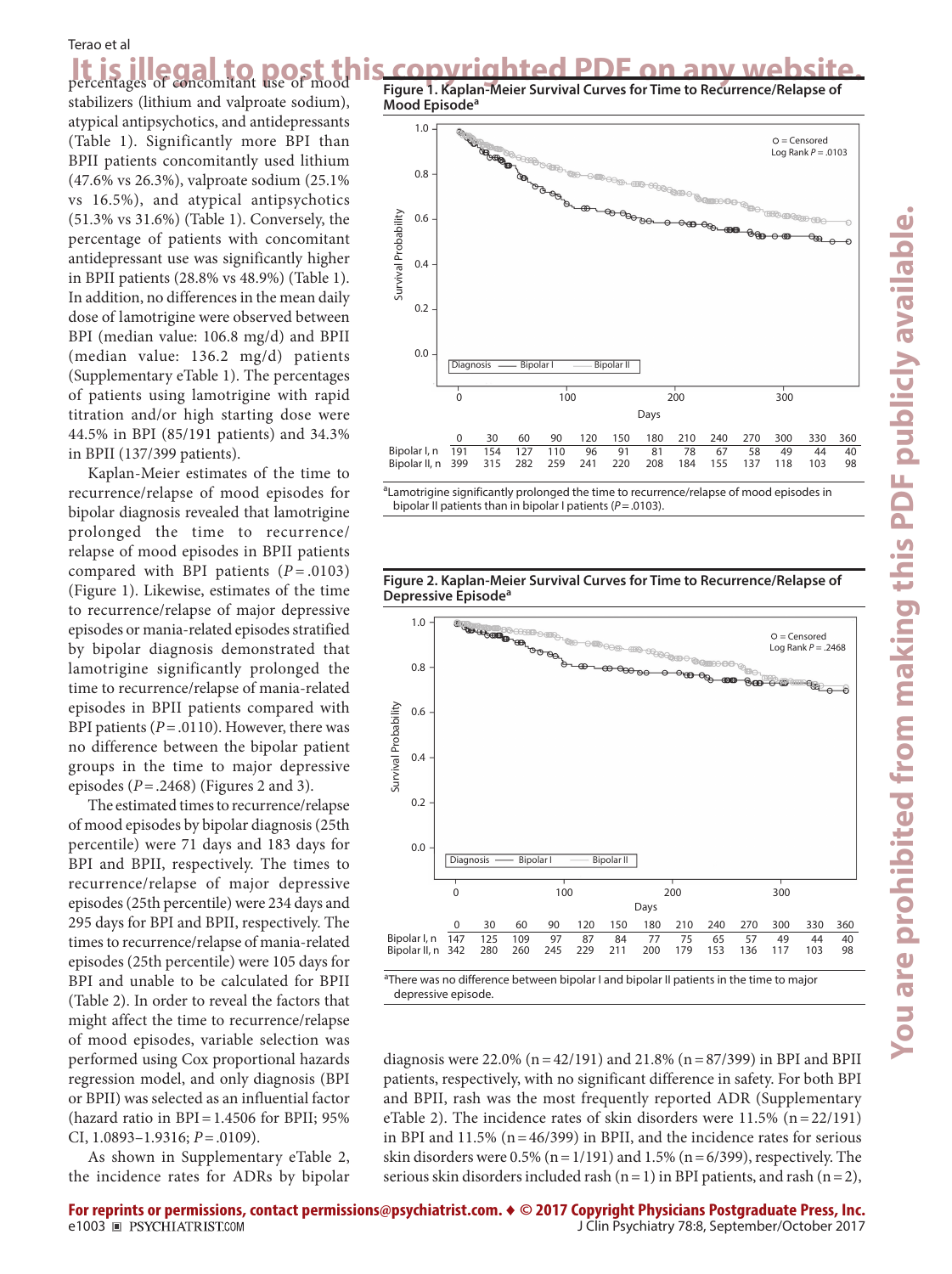**DISCUSSION**

It is illegal to post this copyrighted PDF on any website.<br>Figure 3. Kaplan-Meier Survival Curves for Time to Recurrence/Relapse of **DISCUSSION** any website. **Mania-Related Episodea**



<sup>&</sup>lt;sup>a</sup>Lamotrigine significantly prolonged the time to recurrence/relapse of mania-related episodes (manic, hypomanic, or mixed) in bipolar II patients than in bipolar I patients (*P*=.0110).

| Table 2. Prolongation of Time to Recurrence/Relapse of Mood Episode |  |
|---------------------------------------------------------------------|--|
| (Depression, Mania, Hypomania, or Mixed)                            |  |

|                                                                          | Diagnosis  |             |  |
|--------------------------------------------------------------------------|------------|-------------|--|
| <b>Item</b>                                                              | Bipolar I  | Bipolar II  |  |
| Recurrence/relapse of mood episode                                       |            |             |  |
| n                                                                        | 191        | 399         |  |
| Patients with recurrence/relapse of mood episode, n (%)                  | 77 (40.3)  | 120 (30.1)  |  |
| Days to recurrence/relapse of mood episode (25th percentile)             | 71         | 183         |  |
| 95% CI                                                                   | 55.0-98.0  | 113.0-220.0 |  |
| Recurrence/relapse of depressive episode                                 |            |             |  |
| n                                                                        | 147        | 342         |  |
| Patients with recurrence/relapse of depressive episode, n (%)            | 33 (22.4)  | 63 (18.4)   |  |
| Days to recurrence/relapse of depressive episode<br>(25th percentile)    | 234        | 295         |  |
| 95% CI                                                                   | $99.0-$    | $261.0-.$   |  |
| Recurrence/relapse of mania-related episode <sup>a</sup>                 |            |             |  |
| n                                                                        | 158        | 336         |  |
| Patients with recurrence/relapse of mania-related episode, n (%)         | 44 (27.8)  | 57 (17.0)   |  |
| Days to recurrence/relapse of mania-related episode<br>(25th percentile) | 105        | .           |  |
| 95% CI                                                                   | 59.0-259.0 | $221.0-.$   |  |
| <sup>a</sup> Any of the following: manic, hypomanic, or mixed episodes.  |            |             |  |

Stevens-Johnson syndrome (SJS), drug-induced hypersensitivity syndrome, erythema multiforme, and drug eruption  $(n=1$  for each) in BPII patients. All patients recovered or were recovering from the ADRs except for 1 BPI patient who was experiencing rash of which the outcome was unknown and 1 BPII patient who was experiencing SJS of which the outcome was sequela (visual impairment). Furthermore, the incidence rates of serious skin disorders in patients using lamotrigine with rapid titration and/or high starting dose were 0.0% in BPI (0/85 patients) and 1.5% in BPII (2/137 patients). No increasing trend was seen in the incidence rates of serious skin disorders, compared with those in patients using lamotrigine properly (1.0% in BPI [1/105 patients], 1.5% in BPII [4/262 patients]), dosage unknown (0.0% in BPI [0/1 patients]).

In this analysis, time to recurrence/ relapse of mood episodes was significantly longer in BPII patients than in BPI patients, demonstrating that lamotrigine successfully prolongs the time to recurrence/relapse in BPII patients. Our hypothesis that the preventive effect of lamotrigine on recurrence/relapse in BPII is better than in BPI is supported. When background factors were compared, however, more BPI patients than BPII patients concomitantly used mood stabilizers and atypical antipsychotics. The percentage of patients with concomitant use of antidepressants was significantly higher in BPII patients than in BPI patients. When Cox proportional hazards regression model was performed with these factors relating to the preventive effect of lamotrigine on recurrence/relapse of mood episodes as explanatory variables, bipolar diagnosis (BPI or BPII) was identified as the only influential factor. It seems probable that BPII is significantly associated with a delayed time to recurrence/relapse compared with BPI in the clinical setting of lamotrigine treatment. Due to the nature of this naturalistic study with no control group, we cannot completely rule out the possibility that BPI patients may be at increased risk of recurrence compared with BPII patients. However, considering the more frequent recurrences of the disease phase in BPII patients than BPI patients $3,4$  and comparable recurrence/relapse rates before this study in our BPI and BPII patients, the results suggest that lamotrigine has a large advantage for the preventive effect on recurrence/relapse in BPII.

In the analysis of the time to recurrence/ relapse by type of mood episodes, BPII patients had a longer time to recurrence/ relapse of mania-related episodes compared with BPI patients. Previous studies investigating the preventive effect of lamotrigine on recurrence/relapse during the manic phase have targeted only BPI patients and evaluated the onset of a manic, hypomanic, or mixed mood episode as a recurrence/relapse event. As far as we know, there has been no published study investigating the preventive effect of lamotrigine on recurrence/relapse of hypomanic episodes in BPII patients. The time to recurrence/relapse of mania-related episodes was used as a recurrence/relapse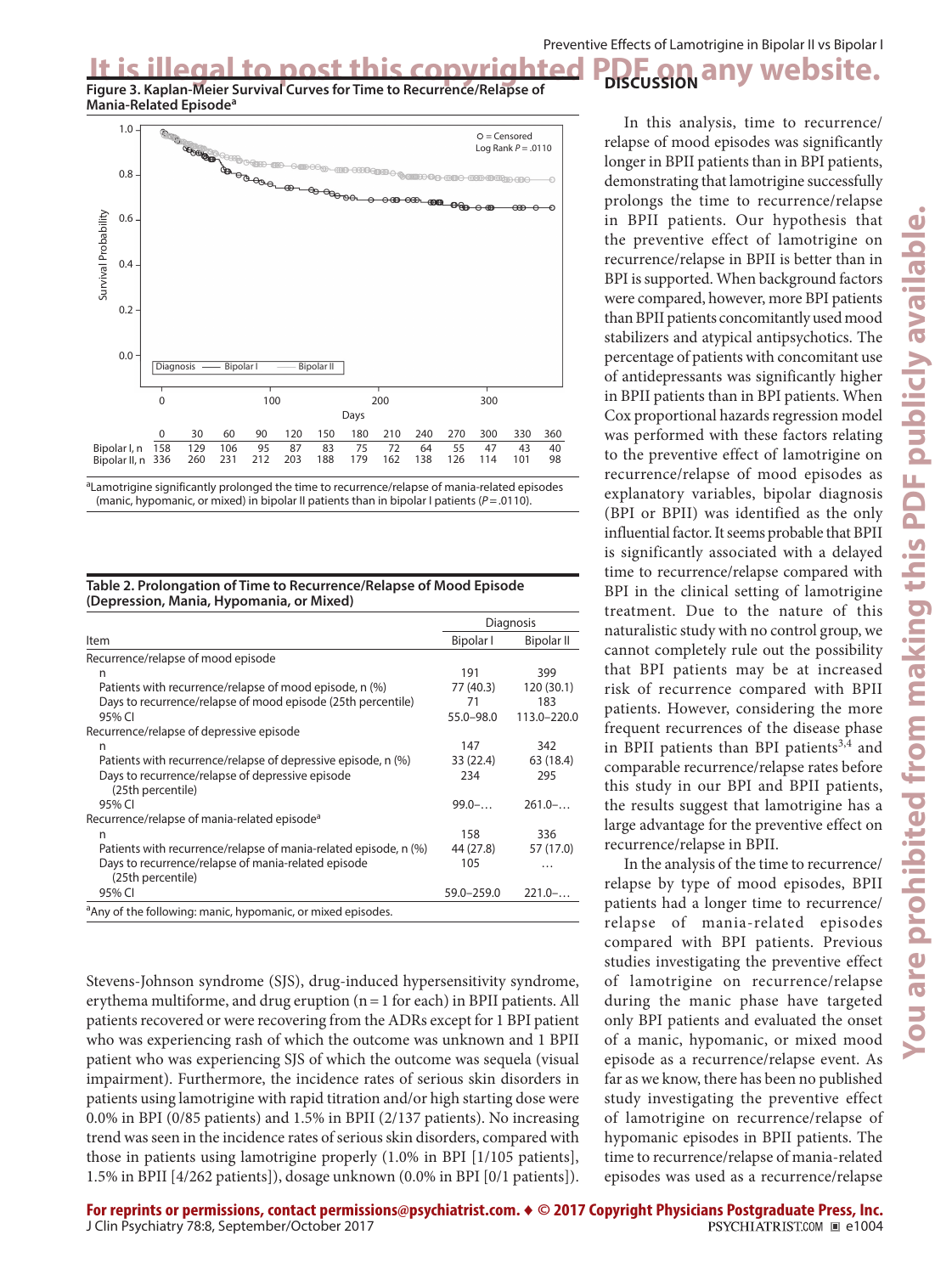## Terao et al

It is illegal to post this copyrighted PDF on any website.<br>event in our study because of the naturalistic study design. **Thaintenance treatment not only in BPI** but also in BPII. Of **Legal to post this copy** 

Further studies would be required to strengthen our findings.

This study also demonstrates that the preventive effect of lamotrigine on recurrence/relapse of major depressive episodes in BPII patients is similar to that in BPI patients, which has been confirmed in a placebo-controlled, doubleblind study.<sup>10,11</sup> In addition, lamotrigine had superiority in the depressive phase compared with the manic phase in BPI patients.12 Therefore, although there was no control group in the present study due to a naturalistic study design, lamotrigine may have a preventive effect on recurrence/ relapse of major depressive episodes both in BPI and in BPII. Also, the present findings suggest that lamotrigine may be suitable for preventing the recurrence/relapse of not only depressive but also hypomanic episodes in BPII patients.

We also found no great difference between BPI and BPII patients in lamotrigine safety profiles. Both BPI and BPII showed 11.5% as the incidence rate of skin disorders, which was the similar level as the results in clinical trials.<sup>10,11</sup> Overall, our findings suggest that lamotrigine may be suitable for course, lamotrigine is known to cause severe skin rashes. The risk of skin rashes becomes high when prescribed beyond the definition in the dosage and administration.<sup>14</sup> Hence, although no difference was detected in the incidence rates of serious skin disorders between patients with the correct dosage and administration and patients with rapid titration and/or high starting dose in this study, it is required to follow the dosage and administration in the package insert when using lamotrigine.

This postmarketing surveillance study has some limitations. As it is a naturalistic observation and not a randomized controlled trial, the lack of control groups and blinding made it difficult to eliminate the possible influence of placebo effect. Moreover, patients were not registered consecutively, which could lead to the risk of sample selection bias. However, we believe that these findings could be directly applicable to real-life clinical settings in Japan.

In conclusion, the study suggests that lamotrigine may be more suitable for maintenance treatment in BPII than in BPI.

*Submitted:* December 15, 2016; accepted February 20, 2017.

*Published online:* August 15, 2017.

*Author contributions:* Dr Terao was a medical consultant offering advice for the study and was engaged in study design (eg, hypothesis development), analysis, and interpretation. Ms Ishida and Mr Hara were engaged in forming the concept, designing the study (eg, protocol development), data analysis, and interpretation of the data. Messrs Yarita and Kimura were responsible for data analysis and interpretation. Ms Ishida and Mr Kimura drafted the manuscript, which was reviewed and approved by all authors.

*Potential conflicts of interest:* Dr Terao was a medical expert for this study and received honoraria from GlaxoSmithKline K.K. for advice related to this study. The other 4 authors are employees of GlaxoSmithKline K.K. Mr Hara is also a stockholder of GlaxoSmithKline K.K.

*Funding/support:* GlaxoSmithKline K.K. (Tokyo, Japan) funded this study (Study Number: 115324).

*Role of the sponsor:* GlaxoSmithKline K.K. employees participated in designing the study, interpreting the results, and drafting the manuscript.

*Acknowledgment:* The authors acknowledge Akihiro Kobayashi, MS, of GlaxoSmithKline K.K., for assistance with data analysis and interpretation. The authors also express their sincere appreciation for the assistance of the investigators at 207 sites in Japan who cooperated and provided valuable data in the postmarketing surveillance study of lamotrigine for treatment of bipolar disorder.

*Supplementary material:* See accompanying pages.

### **REFERENCES**

- 1. Judd LL, Akiskal HS, Schettler PJ, et al. The longterm natural history of the weekly symptomatic status of bipolar I disorder. *Arch Gen Psychiatry*. 2002;59(6):530-537.
- 2. Judd LL, Akiskal HS, Schettler PJ, et al. A prospective investigation of the natural history of the long-term weekly symptomatic status of bipolar II disorder. *A[r](http://dx.doi.org/10.1001/archpsyc.60.3.261)ch Gen Psychiatry*. 2003;60(3):261-269.
- 3. Vieta E, Gastó C, Otero A, et al. Differential features between bipolar I and bipolar II disorder. Compr Psychiatry. 1997;38(2):98-101.
- 4. Dell'Osso B, Holtzman JN, Goffin KC, et al. American tertiary clinic-referred bipolar II disorder compared to bipolar I disorder: more severe in multiple ways, but less severe in a few other ways. *J Affect Disord*. 2015;188:257-262.
- 5. Nordentoft M, Mortensen PB, Pedersen CB. Absolute risk of suicide after first hospital contact in mental disorder. *Arch Gen Psychiatry*. 2011;68(10):1058-1064.
- 6. Holma KM, Haukka J, Suominen K, et al. Differences in incidence of suicide attempts between bipolar I and II disorders and major depressive disorder. *Bipolar Disord*. 2014;16(6):652-661.
- 7. Keller MB, Lavori PW, Coryell W, et al. Bipolar I: a five-year prospective follow-up. *J Nerv Ment Dis*. 1993;181(4):238-245.
- 8. Goodwin GM, Haddad PM, Ferrier IN, et al. Evidence-based guidelines for treating bipolar

Supplementary material follows this article.

disorder: revised third edition recommendations from the British Association for Psychopharmacology. *J Psychopharmacol*. 2016:30(6):495-553.

- 9. Yatham LN, Kennedy SH, Parikh SV, et al. Canadian Network for Mood and Anxiety Treatments (CANMAT) and International Society for Bipolar Disorders (ISBD) collaborative update of CANMAT guidelines for the management of patients with bipolar disorder: update 2013. *Bipolar Disord.* 2013;15(1):1-44.
- 10. Bowden CL, Calabrese JR, Sachs G, et al; Lamictal 606 Study Group. A placebo-controlled 18-month trial of lamotrigine and lithium maintenance treatment in recently manic or hypomanic patients with bipolar I disorder. *Arch Gen Psychiatry.* 2003;60(4):392-400.
- 11. Calabrese JR, Bowden CL, Sachs G, et al; Lamictal 605 Study Group. A placebo-controlled 18-month trial of lamotrigine and lithium maintenance treatment in recently depressed patients with bipolar I disorder. *J Clin Psychiatry*. 2003:64(9):1013-1024.
- 12. Popovic D, Reinares M, Goikolea JM, et al. Polarity index of pharmacological agents used for maintenance treatment of bipolar disorder. Eur Neuropsychopharmacol. 2012;22(5):339-346.
- 13. Calabrese JR, Suppes T, Bowden CL, et al. A double-blind, placebo-controlled, prophylaxis study of lamotrigine in rapid-cycling bipolar disorder. Lamictal 614 Study Group. *J Clin Psychiatry.* 2000;61(11):841-850.
- 14. Messenheimer J, Mullens EL, Giorgi L, et al. Safety review of adult clinical trial experience with lamotrigine. *Drug Saf.* 1998;18(4):281-296.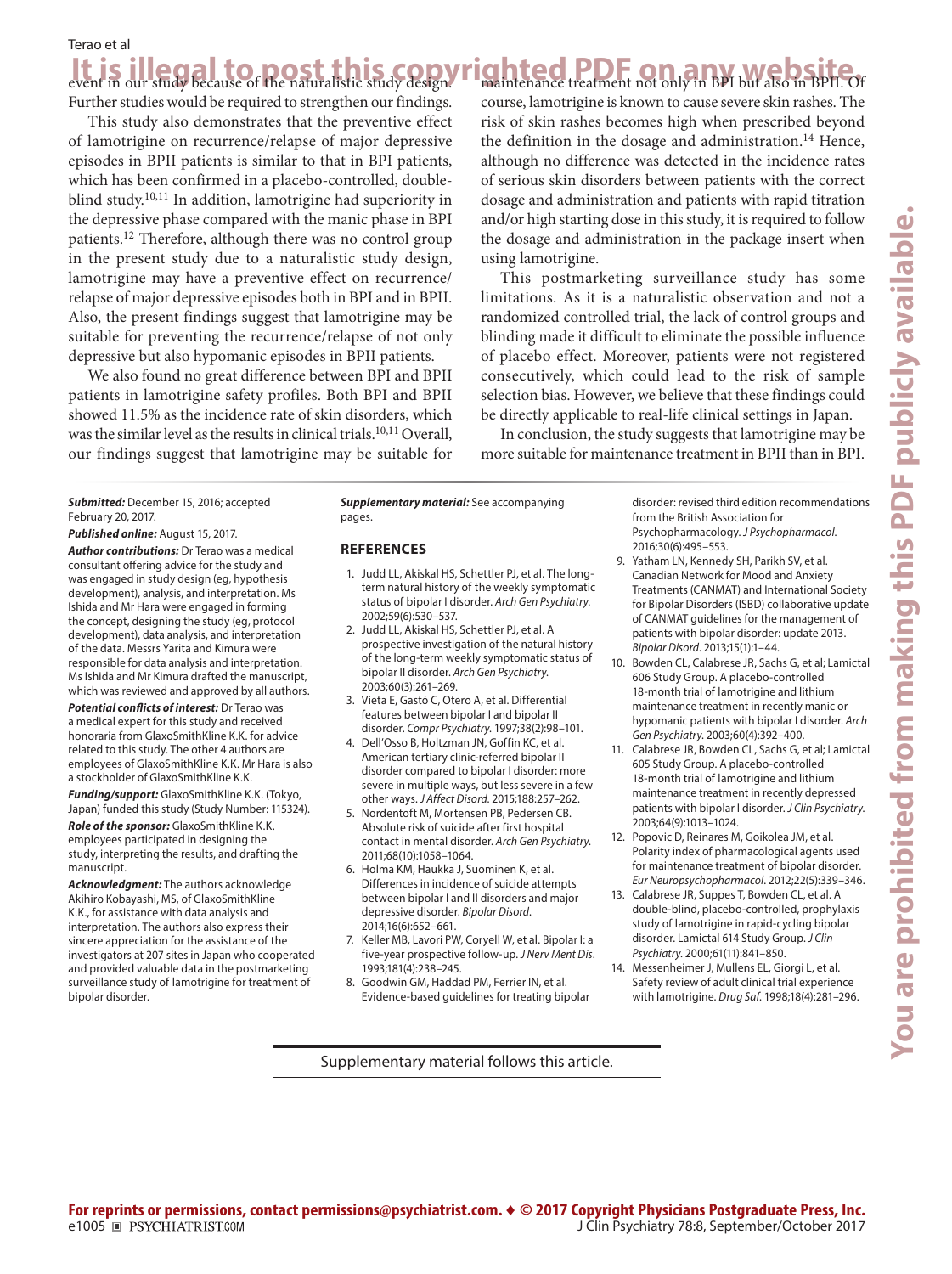

THE OFFICIAL JOURNAL OF THE AMERICAN SOCIETY OF CLINICAL PSYCHOPHARMACOLOGY

# **Supplementary Material**

- **Article Title:** Preventive Effects of Lamotrigine in Bipolar II Versus Bipolar I Disorder
- **Author(s):** Takeshi Terao, MD, PhD; Atsuko Ishida, BS; Toshifumi Kimura, MS; Masao Yarita, MS; and Terufumi Hara, BS
- **DOI Number:** 10.4088/JCP.16m11404

# **List of Supplementary Material for the article**

- 1. **[eTable 1](#page-7-0)** Mean Daily Dose of Lamotrigine, and Concomitant Drug for Bipolar Disorder
- 2. **[eTable 2](#page-8-0)** Frequency of ADRs (≥3% by SOC) (Safety Analysis Set)

# **Disclaimer**

This Supplementary Material has been provided by the author(s) as an enhancement to the published article. It has been approved by peer review; however, it has undergone neither editing nor formatting by in-house editorial staff. The material is presented in the manner supplied by the author.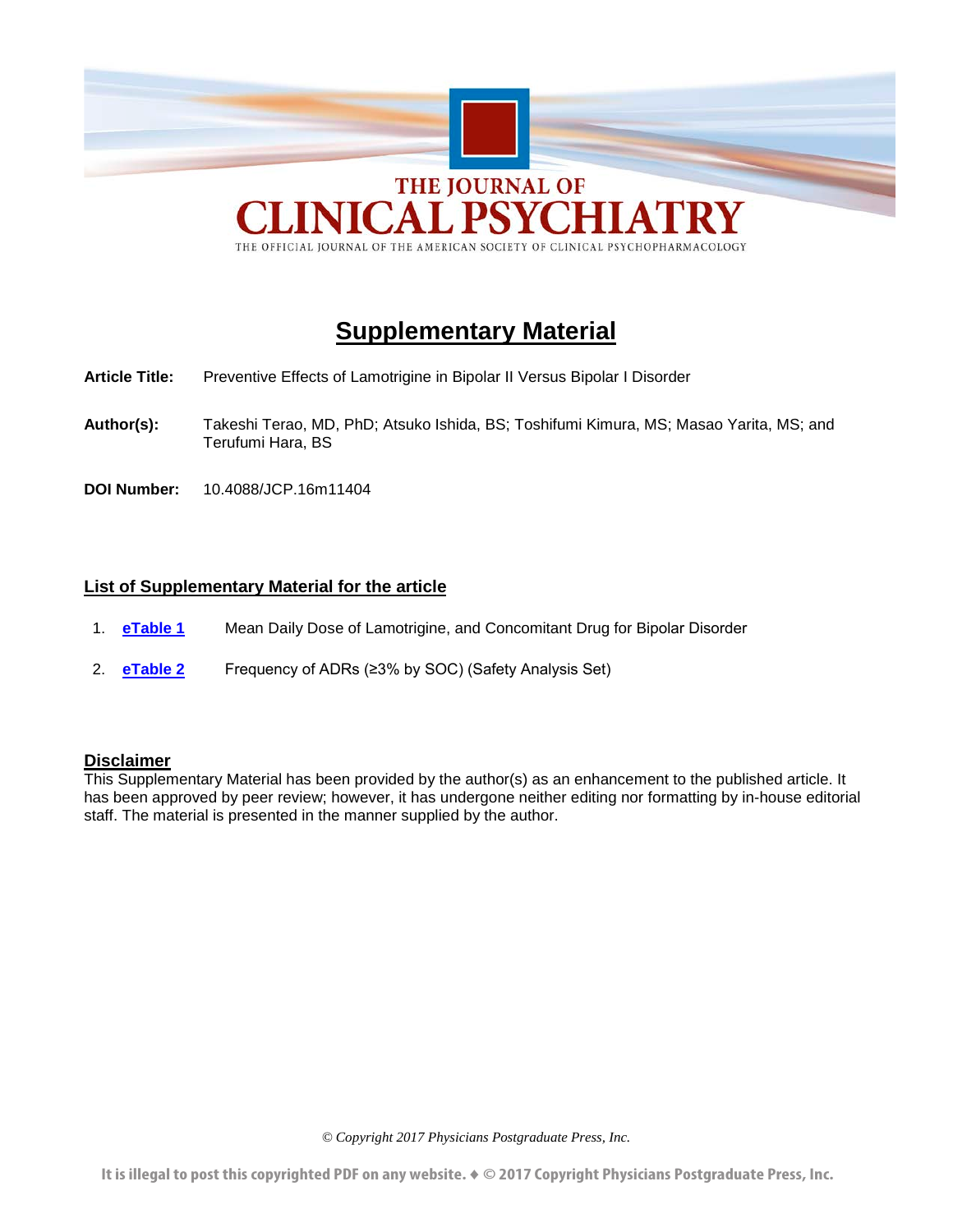|                                  | Patient background factor/category |     | <b>Bipolar I</b><br>$(n=191)$ |     | <b>Bipolar II</b><br>$(n=399)$ |  |
|----------------------------------|------------------------------------|-----|-------------------------------|-----|--------------------------------|--|
|                                  | $\leq 50$                          | 31  | (16.2)                        | 51  | (12.8)                         |  |
|                                  | $>50$ to $\leq100$                 | 48  | (25.1)                        | 84  | (21.1)                         |  |
|                                  | >100 to $\leq$ 150                 | 15  | (7.9)                         | 49  | (12.3)                         |  |
|                                  | >150 to $\leq$ 200                 | 46  | (24.1)                        | 109 | (27.3)                         |  |
|                                  | >200 to $\leq$ 250                 | 8   | (4.2)                         | 18  | (4.5)                          |  |
|                                  | >250 to $\leq 300$                 | 9   | (4.7)                         | 12  | (3.0)                          |  |
| Mean daily dose (mg/d)           | >300 to $\leq 350$                 | 1   | (0.5)                         | 3   | (0.8)                          |  |
| (maintenance dose)               | >350 to $\leq 400$                 | 4   | (2.1)                         | 8   | (2.0)                          |  |
|                                  | Unknown                            | 29  | (15.2)                        | 65  | (16.3)                         |  |
|                                  | Min-max                            |     | 25.0-400.0                    |     | 21.0-400.0                     |  |
|                                  | Mean±SD                            |     | $137.6 \pm 82.1$              |     | $142.7 \pm 78.2$               |  |
|                                  | Median                             |     | 106.8                         |     | 136.2                          |  |
|                                  | Mode                               |     | 100.0                         |     | 200.0                          |  |
| Concomitant medications          |                                    |     |                               |     |                                |  |
| Mood stabilizers                 |                                    | 122 | (63.9)                        | 171 | (42.9)                         |  |
| Lithium                          |                                    | 91  | (47.6)                        | 105 | (26.3)                         |  |
| Valproate sodium                 |                                    | 48  | (25.1)                        | 66  | (16.5)                         |  |
| Carbamazepine                    |                                    | 8   | (4.2)                         | 12  | (3.0)                          |  |
| Typical antipsychotics           |                                    | 26  | (13.6)                        | 42  | (10.5)                         |  |
| Sulpiride                        |                                    | 3   | (1.6)                         | 22  | (5.5)                          |  |
| Levomepromazine maleate          |                                    | 9   | (4.7)                         | 14  | (3.5)                          |  |
| Atypical antipsychotics          |                                    | 98  | (51.3)                        | 126 | (31.6)                         |  |
| Olanzapine                       |                                    | 37  | (19.4)                        | 41  | (10.3)                         |  |
| Aripiprazole                     |                                    | 33  | (17.3)                        | 50  | (12.5)                         |  |
| Quetiapine                       |                                    | 29  | (15.2)                        | 38  | (9.5)                          |  |
| Risperidone                      |                                    | 13  | (6.8)                         | 4   | (1.0)                          |  |
| Antidepressants                  |                                    | 55  | (28.8)                        | 195 | (48.9)                         |  |
| Duloxetine hydrochloride         |                                    | 2   | (1.0)                         | 53  | (13.3)                         |  |
| Mirtazapine                      |                                    | 8   | (4.2)                         | 48  | (12.0)                         |  |
| Paroxetine hydrochloride hydrate |                                    | 11  | (5.8)                         | 44  | (11.0)                         |  |
| Fluvoxamine maleate              |                                    | 8   | (4.2)                         | 28  | (7.0)                          |  |
| Sertraline hydrochloride         |                                    | 5   | (2.6)                         | 28  | (7.0)                          |  |
| Milnacipran hydrochloride        |                                    | 7   | (3.7)                         | 11  | (2.8)                          |  |
| Escitalopram oxalate             |                                    | 3   | (1.6)                         | 7   | (1.8)                          |  |
| Amoxapine                        |                                    | 6   | (3.1)                         | 6   | (1.5)                          |  |

<span id="page-7-0"></span>**Supplementary eTable 1: Mean daily dose of lamotrigine, and concomitant drug for Bipolar Disorder**

a Values expressed as n (%) unless otherwise noted.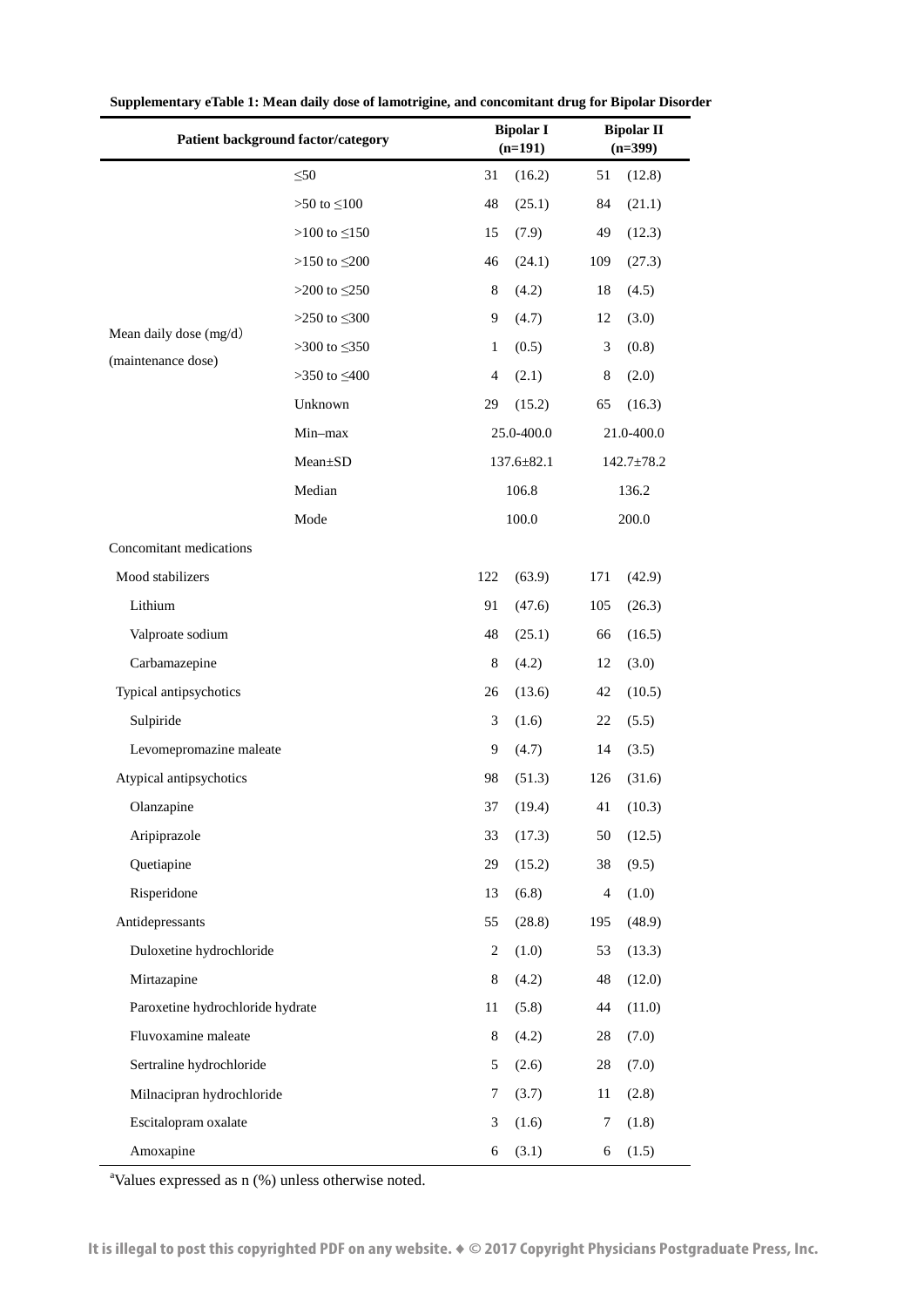|                            | <b>Bipolar I</b>          | <b>Bipolar II</b>         |  |
|----------------------------|---------------------------|---------------------------|--|
|                            | $(n=191)$                 | $(n=399)$                 |  |
| No. of patients with ADRs  | 42                        | $87\,$                    |  |
| No. of ADRs                | 54                        | 132                       |  |
| Incidence rate of ADRs (%) | 22.0                      | $21 - 8$                  |  |
| Type of ADRs               | No. of patients with ADRs |                           |  |
| Psychiatric disorders      | 10<br>(5.2)               | 13<br>(3.3)               |  |
| Aggression                 | $\mathbf{1}$<br>(0.5)     | (0.0)<br>$\boldsymbol{0}$ |  |
| Anger                      | (0.5)<br>$\mathbf{1}$     | 3<br>(0.8)                |  |
| Anxiety                    | (0.5)<br>$\mathbf{1}$     | (0.3)<br>$\mathbf{1}$     |  |
| Depression                 | (0.0)<br>$\boldsymbol{0}$ | (0.3)<br>1                |  |
| Dissociative disorder      | $\boldsymbol{0}$<br>(0.0) | (0.3)<br>1                |  |
| Hypomania                  | (0.5)<br>$\mathbf{1}$     | (0.3)<br>1                |  |
| Insomnia                   | (0.5)<br>$\mathbf{1}$     | $\boldsymbol{2}$<br>(0.5) |  |
| Intentional self-injury    | (0.0)<br>$\boldsymbol{0}$ | (0.3)<br>1                |  |
| Irritability               | (2.1)<br>4                | (0.3)<br>1                |  |
| Mania                      | (0.0)<br>$\boldsymbol{0}$ | $\mathfrak{2}$<br>(0.5)   |  |
| Panic attack               | (0.0)<br>$\boldsymbol{0}$ | (0.3)<br>1                |  |
| Suicidal ideation          | $\mathfrak{2}$<br>$(1-1)$ | (0.3)<br>$\mathbf{1}$     |  |
| Depressive symptom         | (0.0)<br>$\boldsymbol{0}$ | (0.3)<br>$\mathbf{1}$     |  |
| Somatic hallucination      | (0.0)<br>$\boldsymbol{0}$ | (0.3)<br>$\mathbf{1}$     |  |
| Nervous system disorders   | (2.1)<br>4                | (4.3)<br>17               |  |
| Akathisia                  | (0.5)<br>$\mathbf{1}$     | (0.0)<br>0                |  |
| <b>Dizziness</b>           | $\boldsymbol{0}$<br>(0.0) | 5<br>$(1-3)$              |  |
| Dizziness postural         | $(0.0)$<br>0              | $\mathbf{1}$<br>(0.3)     |  |
| Headache                   | (0.5)<br>$\mathbf{1}$     | 3<br>(0.8)                |  |
| Hypersomnia                | (0.0)<br>$\boldsymbol{0}$ | (0.5)<br>2                |  |
| Hypoaesthesia              | (0.0)<br>$\boldsymbol{0}$ | $\mathbf{1}$<br>(0.3)     |  |
| Migraine                   | (0.0)<br>$\boldsymbol{0}$ | (0.3)<br>$\mathbf{1}$     |  |
| Neuralgia                  | (0.0)<br>$\boldsymbol{0}$ | (0.3)<br>$\mathbf{1}$     |  |
| Paraesthesia               | (0.0)<br>$\boldsymbol{0}$ | (0.3)<br>$\mathbf{1}$     |  |
| Sedation                   | (0.0)<br>$\boldsymbol{0}$ | (0.3)<br>$\mathbf{1}$     |  |
| Somnolence                 | (0.5)<br>$\mathbf{1}$     | (1.3)<br>5                |  |
| Tremor                     | (0.5)<br>$\mathbf{1}$     | 2<br>(0.5)                |  |

# <span id="page-8-0"></span>**Supplementary eTable 2: Frequency of ADRs (≥3% by SOC) (Safety Analysis Set)**

a Values expressed as n (%) unless otherwise noted.